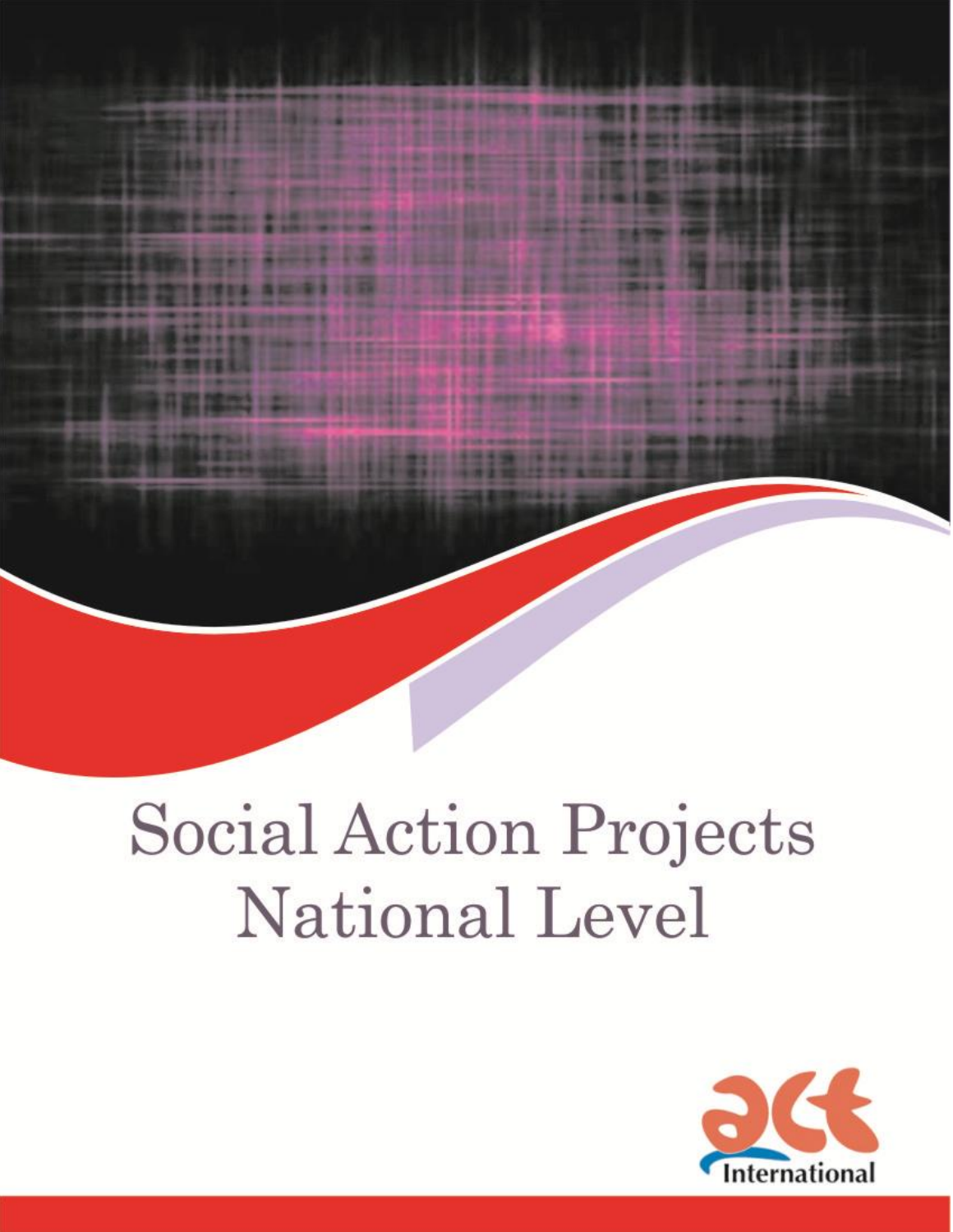# **On Going Social Action Projects at National Level**

## **Healthy Twin cities----Punjab:**

Healthy Twin city is a project initiation taken by youth of twin cities--Punjab. They will conduct research work on the water supplied to the cities by testing it and collecting samples. They will also be bringing the test results of samples in the knowledge of responsible authorities. So that improvement can be made. Each of the six members is based in Rawalpindi/Islamabad. Team members:

- Mohamma Arslan Latif
- Syed Ghous Ali Shah
- Sana Rasool
- Hira Baig
- Sundas Asif
- Oasim Banoori

## **Clean as you go---Punjab:**

Clean as you go is youth initiative in Islamabad for creating a healthy and clean environment. Team will be creating awareness amongst the individual level by practicing it by themselves and visiting public places and making people practicing it. The three team members are based within the region of Punjab i-e Islamabad. Team members:

- Saadat Mehboob Janjua
- Umair Qazi
- Mohammad Shoaib

## **Power of individuals-----Punjab:**

Power of individuals is youth initiated project in Lahore for creating awareness amongst youth about their legal rights and responsibility for the development of nation. There are four group members planning to carry on workshops and sessions with a complete feedback process whether the desired impression and outcome is achieved or not. Team members:

- Maryam Farooq
- Rabia Dar
- Usama Mahmood
- Tamoor Ali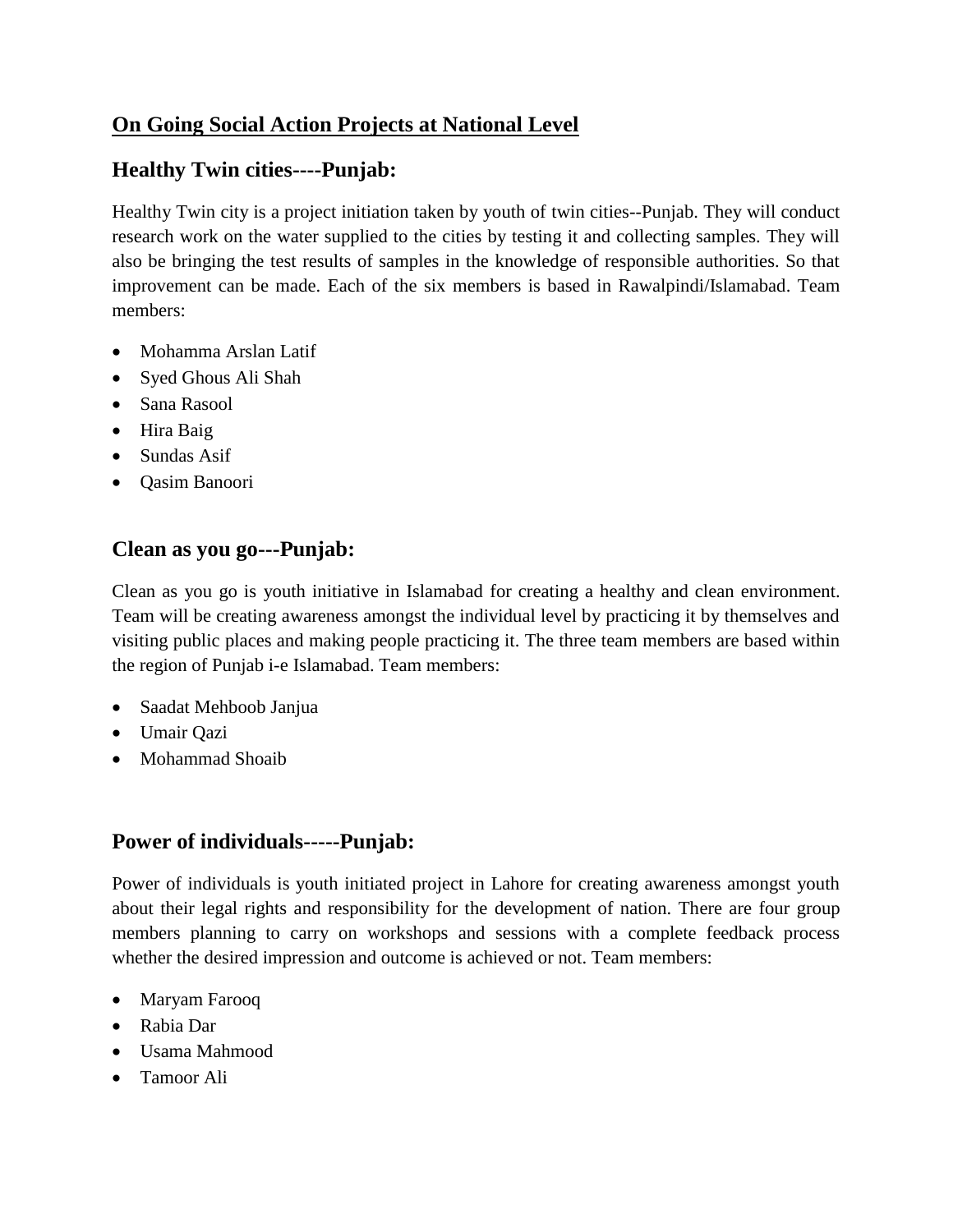## **Social Network Co-ordination ---Sindh:**

Social Network coordination is a project for creating harmony between various social networking sites bring people closer. It is initiated by youth of Sindh. The seven group members will be joining hands together to organize various workshops and session to achieve social networking coordination and will conduct the need assessments in this respect to work for its improvements. Team members:

- Munazza Ansari
- Hirah Mahmood
- Samina Mangnejo
- Irfan Abro
- Yougesh Kheptal
- Yousaf Ali
- Naveed Bhatti

# **Human Rights protection---Sindh:**

Human rights protection is a youth initiative for the people of Hyderabad. The team members will be collaborating together to raise voice for the protection of human rights. They will also be creating awareness amongst the people about their rights. Each of the nine members are based in Hyderabad. Team members:

- Abdul Jabbar Bhatti
- Deedar Hussain
- Abdul Karim
- Mohammad Ali
- Abbas Ali
- Noor Mohammad
- Sagar Deewan
- Mahvish
- Imran Khan

## **Child/Sexual Abuse----Khyber Pakhtunkhwa:**

Child/Sexual abuse is youth instigated project of KPK for reducing the incidents of child/sexual abuse. The team members will be arranging workshop within schools and colleges to create awareness about the difference between the good touch and bad touch. Team members: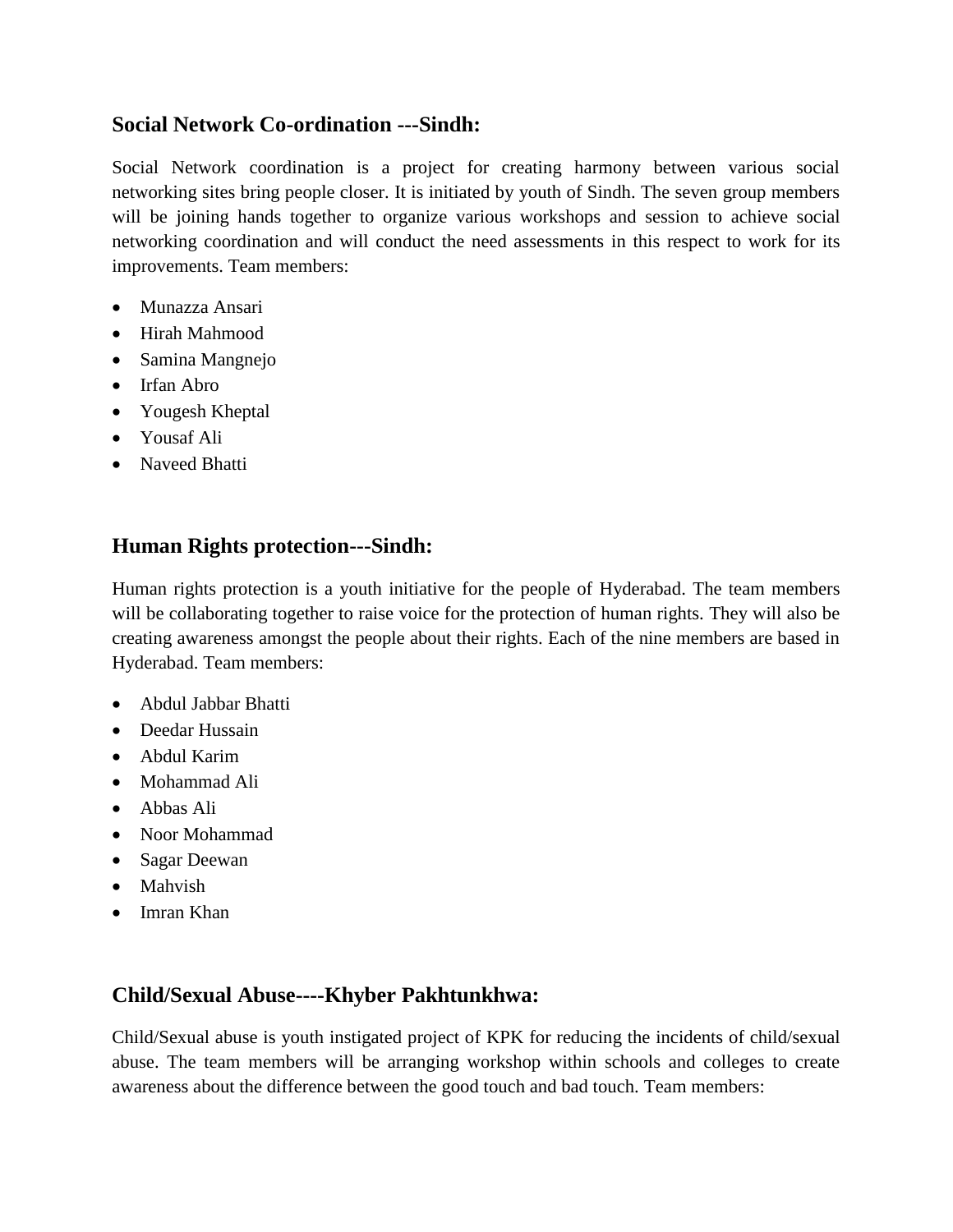- Syed Zaeem Ahmed
- Noor ul Basar Shah

## **Elimination of Pollution---Balochistan:**

Elimination of population is a project kicked off by the youth of Balochistan, for creating a better environment. The team will be conducting meetings with the officials who have the responsibility and authority, making field visits and ensuring the laws turning into actions. Team members:

- Mohammad Sherani
- Zain ud din kakar
- Abdul hanan
- M Zakria
- Fahad Mehmood

# **Future Opportunities----Gilgit/Baltistan:**

The youth of Gilgit/Baltistan set off for a project to create awareness amongst youngsters about the career opportunities from all over the region. They will be enhancing the knowledge in them regarding what fields are there, that is creating know how on 5W's and 1H amongst them. Team members:

- Farzana Naz
- Rahmat Khan

## **Project Name; Spreading smile:**

#### **Proposed location: Upper Chattar, Muzaffarabad**

Spreading smiles is a project initiated by the youth of Azad Jammu Kashmir, for the uplifting of literary level in the region. Facilitating the society/people to get a hold on primary education, provide teacher training, and special fund raising for appreciating the efforts of students with excellent performances. Comprising of seven members each of them belongs to and is based in AJK. Team members:

- Bushra Bukhari
- Sumbal Iqbal
- Maida Ali Mir
- Zara Shafique
- Syed Fakhar Abbas
- Sadia Yousaf
- Summaira Jannat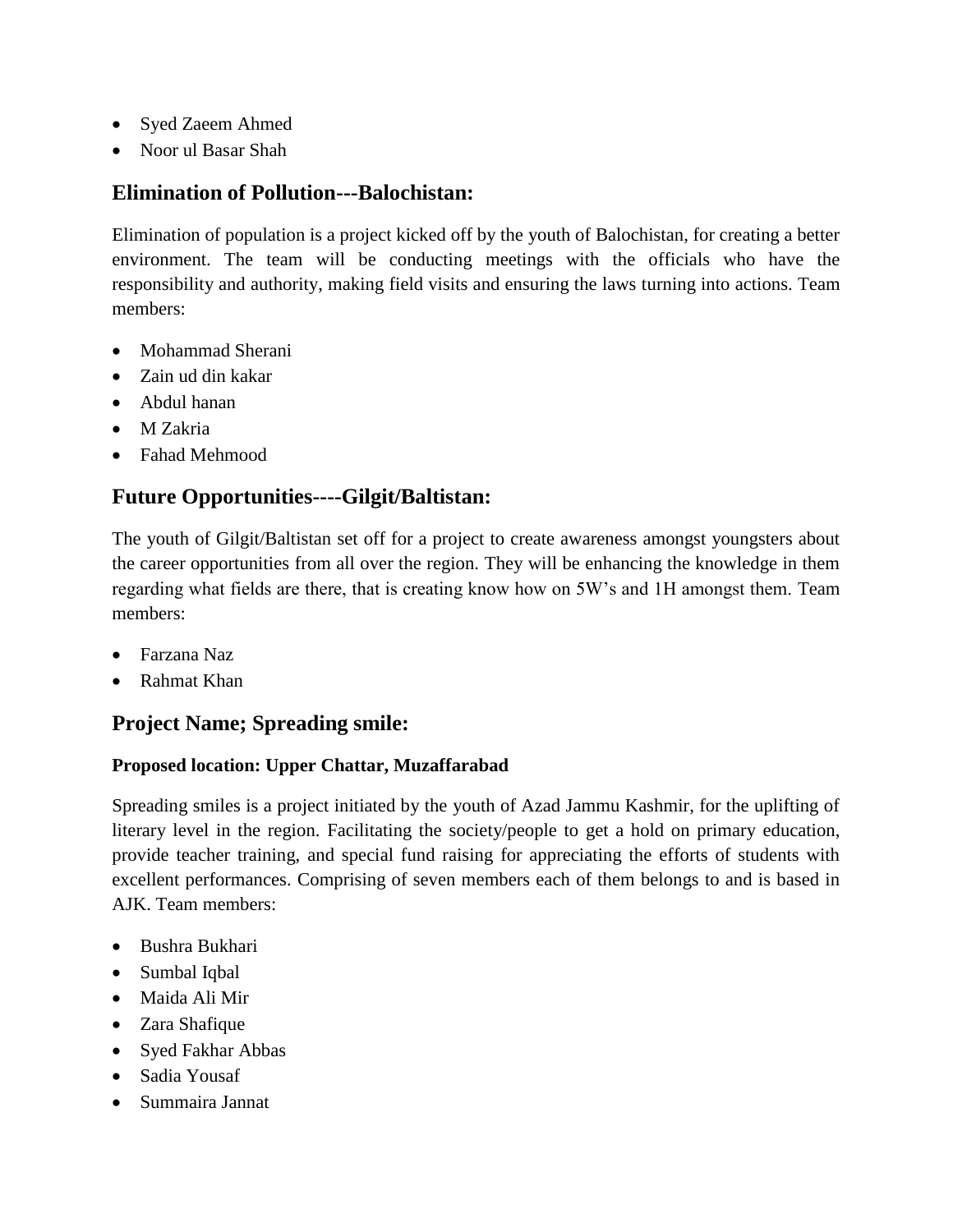# **Project Name; Hygienic promotion:**

#### **Proposed location: Hattian District.**

Hygienic promotion is another project catered by AJK youth for creating health improvements and betterment in the locality. They will ease the progress of the initiative taken by them for uplifting of the hygiene conditions within their own district Hattian. Each of the seven members is based within Hattian, Azad Jammu & Kashmir. Team members:

- Muhammad Raffique
- Nasir Shafiq
- Sajid Maqbool
- Zubair Awan
- Athasham-ul-haq
- Abrar Ahmed
- Aqib Altaf

## **Project Name; Say no to Bullying:**

#### **Proposed location: Muzaffarabad**

Say NO to Bullying is a youth anticipated project for elimination of bullying at school and college level. They will be conducting seminars on local level so that people know the pros and cone of it, as well as understanding the effects it has on other person. This is a group of three members who are based in Muzaffarabad. Team members:

- Asfand Yar Khan
- Sohail Asif
- Basir Rafique Mughal

## **Project Name; Hygienic Promotion:**

#### **Proposed location: Hattian Bala, District.**

Hygienic promotion is a project taken up by the youth of AJK for creating health improvements and betterment in the vicinity. They will initiate hygienic uplift taken by them for improvement in the hygiene conditions within their own district Hattian. Each of the six members is based within Hattian, Azad Jammu & Kashmir. Team members:

- Usman Nasir
- Abdul Rauf
- Sajid Maqbool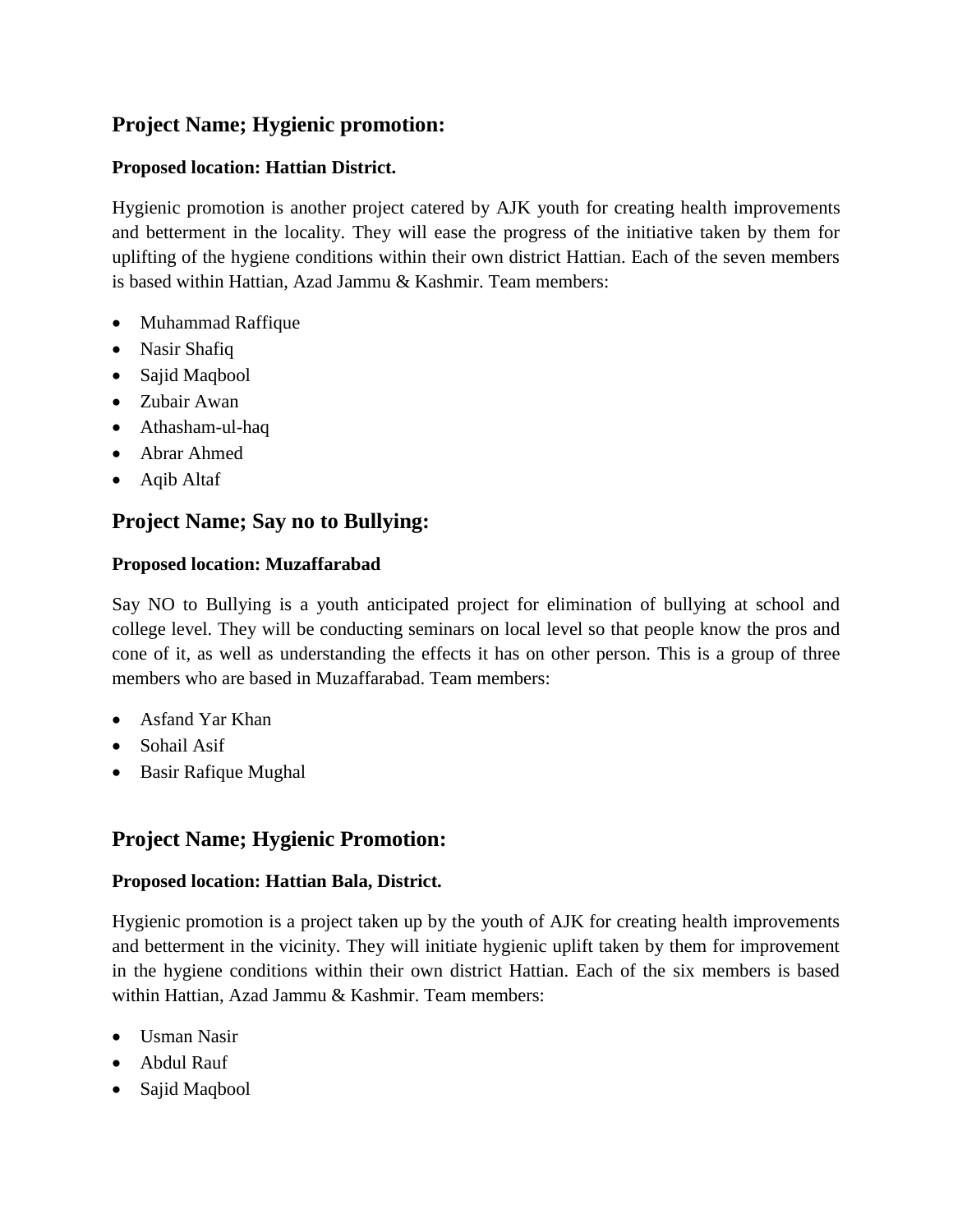- Mohammad Islmail
- Ahsan Ul Haq
- Sanjeeda

# **Project Name; Blood Bank of Youth:**

#### **Proposed location: Kotli**

Blood Bank of Youth is initiative of AJK youth for ensuring the availability of blood for poor and needy who don't have power to buy it on high rates. This group of youth will be taking the donations of blood as well as donating it by themselves and maintaining a record and track on the people donating it and in need of it. Team members:

- Mohammad Ansar
- Tariq Zahid
- Kamran Akhter
- Muhommad Tahir Minhas
- Ahsan Ghouse Farah Ali Raja
- Waqar hanif Butt
- Zeshan Toqeer

## **Project Name; Artists—Igniters of Change:**

#### **Proposed location: Bhimber**

Artists—igniter of change is a project to make people stop the walk chalking for advertisement or any other purpose. The members will be creating awareness about the reasoning why they shouldn't chalk the walls. They will be creating awareness by posters banners and various other methods. Team members:

- Sobia Kiani
- Saba Usman
- Khizar Zaman Mir
- Atif Majeed
- Ehmed Hassan
- Sana Munir
- Areeba Naseer
- Tooba Latif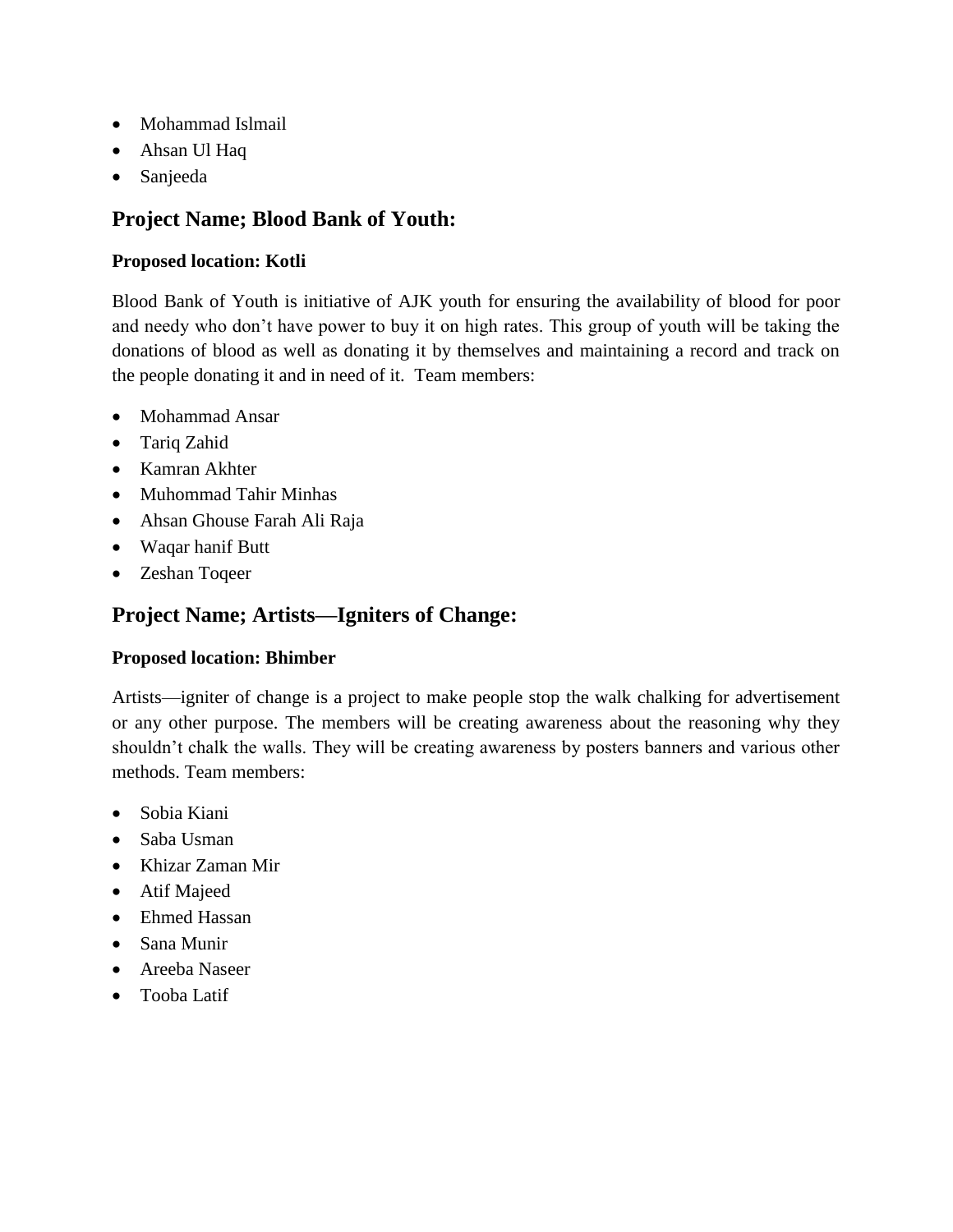## **Job opportunities for disabled:**

#### **Proposed location: Muzaffarabad**

Job opportunity for disabled is an innovative idea of SAP's and very important for creating a healthy community. Their vision is to create opportunities for the disabled men and women in the vicinity. Each of the nine members of the team will be making an effort to implement it at a larger scale either with or without the help of their pals. They are based within the region. Team members:

- Talha Hussain Shah
- Zara Bashir
- Subtain Kazmi
- Tahir Iqbal
- Jawad Gillani
- Mahroo Malik
- Adeel Ashraf
- Areeba Manzoor
- Abdul Moueed

## **Project Name; Promotion and improvement of mass media:**

#### **Proposed location: Muzaffarabad**

Promotion and improvement of mass media is a project started off by youth of AJK. Facilitating youth to join hands with national or private channels and work for the problems of youth. Each of the seven members of the team is based in AJK. Team members:

- Sidra Akhter Qureshi
- Zakir Shah
- Tooba Gillani
- Sabah Khawaja
- Warda Musstaq
- Igra Shamshelina
- Rubab Baber

## **Project Name; Civic education:**

#### **Proposed location: AJK**

Civic education is a youth initiated project for creating awareness amongst the society regarding their responsibility and duties towards the state. They will kick off the project by conducting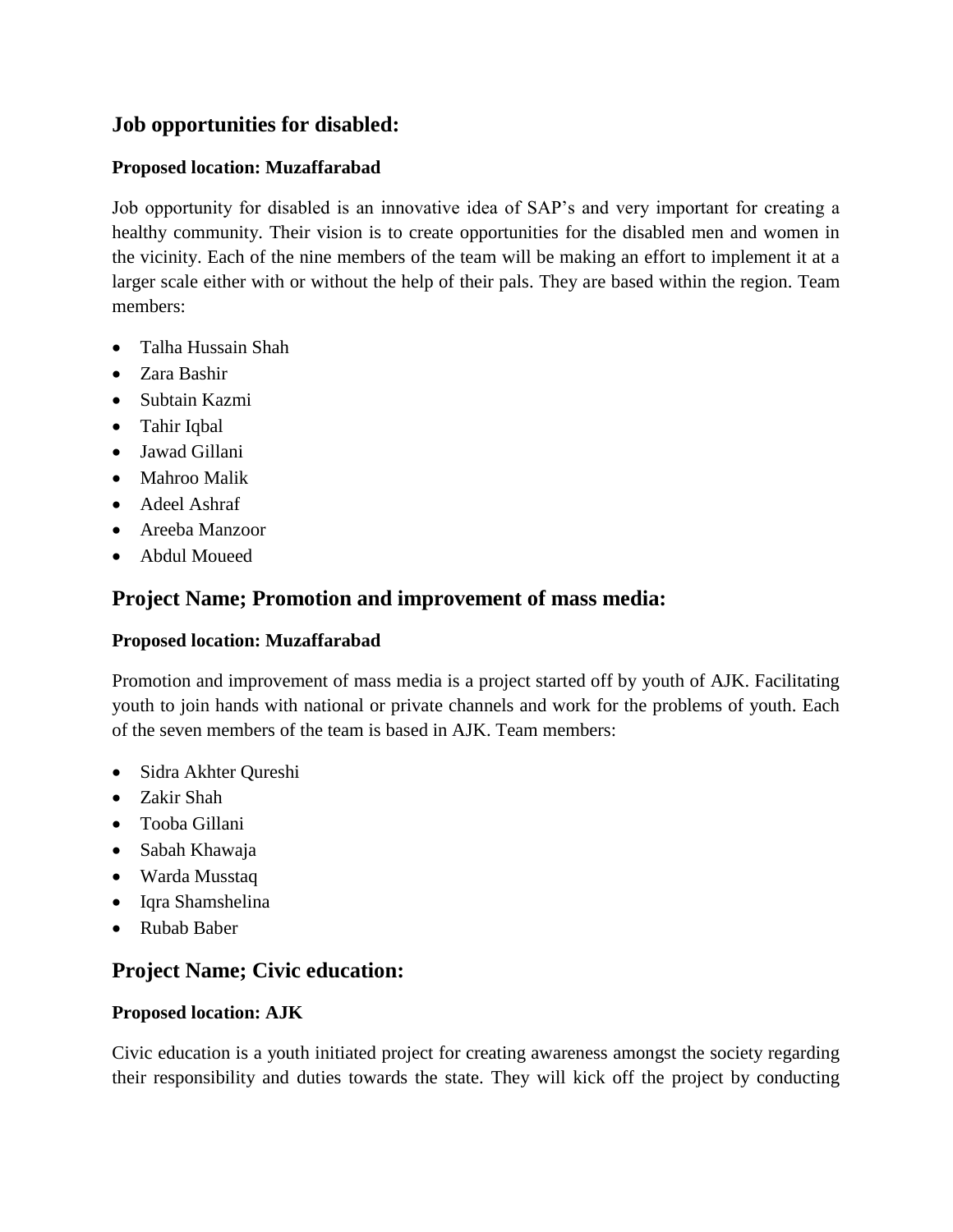seminars and workshops within their area. Each of the seven members is based in AJK. Team members:

- Syed Kafait
- Misbah Hameed Qureshi
- Ahmad Najam
- Syed Mudasi
- Shehzad Mughal
- Syeda Qurat Ul Ain
- Saqib Ali Haider

# **Project Name; Education at primary level:**

#### **Proposed location: Bhimber**

Education at primary level is a youth initiative for the capacity building of the state for providing and imparting education. It is an initiative by an individual of the vicinity who is based in AJK Muzaffarabad. Team member:

Atif Majeed

# **Project Name; Saan Helpers:**

#### **Proposed location: Muzaffarabad**

Saan helper is a project initiative by the youth of AJK for the provision of blood to poor and needy patients of thalassemia. They will be facilitating the donors and needy in order to make the availability of blood easily for the patients. Each of the three members are based within the vicinity. Team members:

- Shehryar Kiyani
- Ali Akbar
- Raja Nabeel

# **Project Name; Guardian Council:**

#### **Proposed location: Muzaffarabad**

This is a project initiated by the youth of AJK. They will be raising fund and will be allocating it for the educational process of those who need it and will be building a connection with the students as well as the colleges and universities. Each of the nine members are based within AJK. Team members:

Nimra